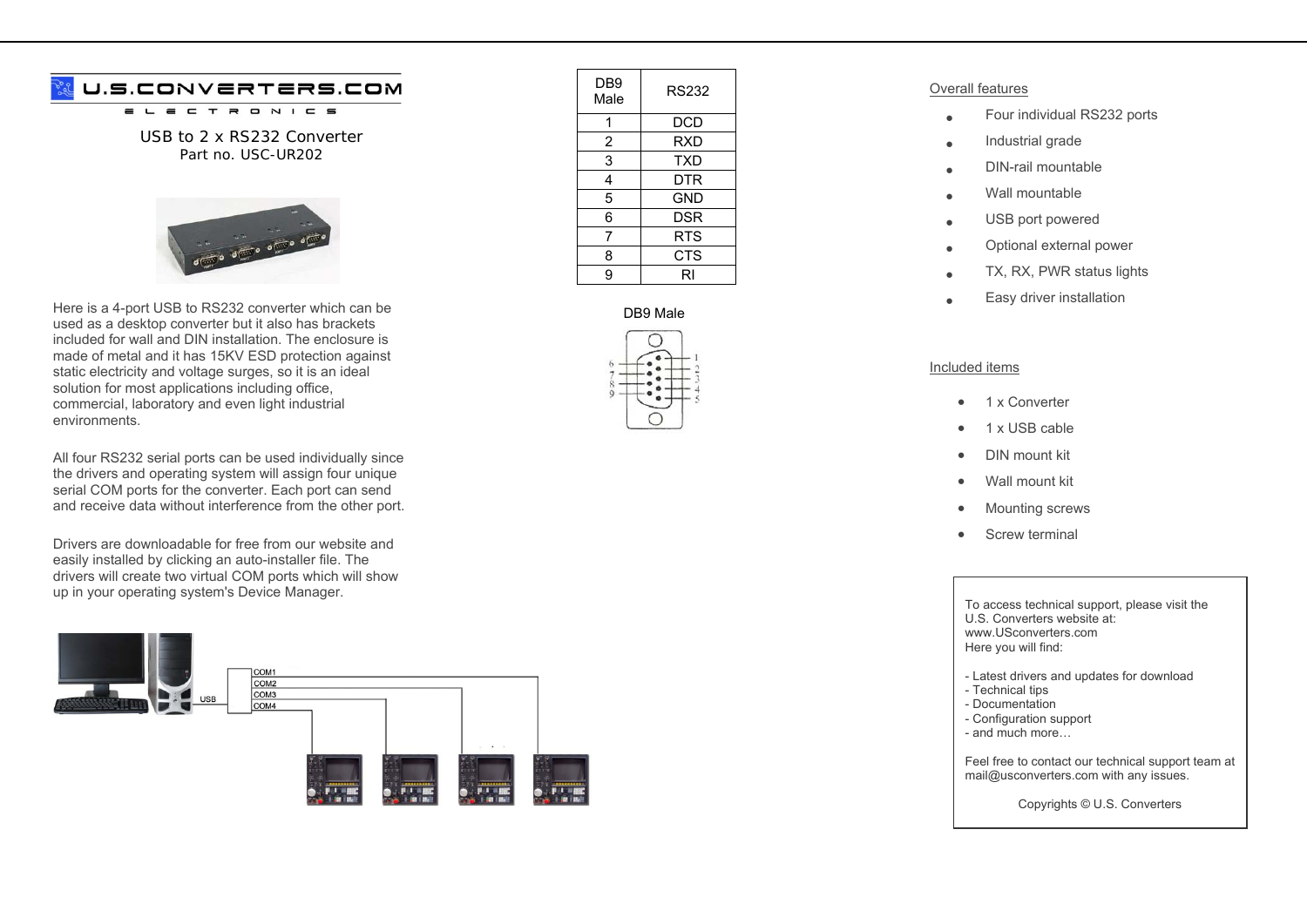| <b>SPECIFICATIONS</b>                       |                                                                                                                                                                                                                                                                                                                                                                                                                                                                                                                                                         |
|---------------------------------------------|---------------------------------------------------------------------------------------------------------------------------------------------------------------------------------------------------------------------------------------------------------------------------------------------------------------------------------------------------------------------------------------------------------------------------------------------------------------------------------------------------------------------------------------------------------|
| Part number                                 | USC-UR204                                                                                                                                                                                                                                                                                                                                                                                                                                                                                                                                               |
| Operating system                            | Windows 11, 10, 8.1, 8 (32/64-bit), Windows Server 2016, Windows Server 2012 / R2, Windows 7 (32/64-bit), Windows Server 2008 R2, Vista<br>(32/64-bit), Windows Server 2008 (32/64-bit), XP, Windows Server 2003 (32/64-bit), 2000, (all WHQL compliant). Windows RT as D2XX drivers<br>only.<br>Windows CE v4.2 - 5.2, 6.0, 7.0 and 2013 including: Windows Mobile 2003, 2003 SE, Windows Mobile 5, 6, 6.1 and 6.5<br>$\bullet$<br>Linux (built into kernel 3.0.0-19 and above)<br>Mac OS 8, OS 9, OS X 10.3 to 10.9 and above<br>Android<br>$\bullet$ |
| Processor                                   | FT4232HL                                                                                                                                                                                                                                                                                                                                                                                                                                                                                                                                                |
| RS232 Interface                             | RS232 DB9 Male x 4                                                                                                                                                                                                                                                                                                                                                                                                                                                                                                                                      |
| RS232 output power                          |                                                                                                                                                                                                                                                                                                                                                                                                                                                                                                                                                         |
| Cable length                                | 75 inches / 190cm                                                                                                                                                                                                                                                                                                                                                                                                                                                                                                                                       |
| <b>USB</b> interface                        | Standard Type B Female                                                                                                                                                                                                                                                                                                                                                                                                                                                                                                                                  |
| <b>Indication LEDs</b>                      | TX, RX and Power                                                                                                                                                                                                                                                                                                                                                                                                                                                                                                                                        |
| Ports                                       | 4-port                                                                                                                                                                                                                                                                                                                                                                                                                                                                                                                                                  |
| Signals                                     | TX, RX, RTS, CTS, DTR, DSR, RI and GND                                                                                                                                                                                                                                                                                                                                                                                                                                                                                                                  |
| Power on pin 9                              | <b>No</b>                                                                                                                                                                                                                                                                                                                                                                                                                                                                                                                                               |
| Baud rate                                   | 300-921,600bps (up to 3Mbps by using alising)                                                                                                                                                                                                                                                                                                                                                                                                                                                                                                           |
| Parity                                      | None, Odd, Even, Mark, Space                                                                                                                                                                                                                                                                                                                                                                                                                                                                                                                            |
| Data Bits                                   | 7, 8                                                                                                                                                                                                                                                                                                                                                                                                                                                                                                                                                    |
| <b>Stop Bits</b>                            | 1, 2                                                                                                                                                                                                                                                                                                                                                                                                                                                                                                                                                    |
| TX / RX buffer size                         | 128 Byte Transmit Buffer / 384 Byte Receive Buffer                                                                                                                                                                                                                                                                                                                                                                                                                                                                                                      |
| Adjustable USB transfer sizes for TX and RX | From 64 bytes to 4096 bytes                                                                                                                                                                                                                                                                                                                                                                                                                                                                                                                             |
| Adjustable latency timer                    | 1 to 255 msec                                                                                                                                                                                                                                                                                                                                                                                                                                                                                                                                           |
| Adjustable read and write timeouts          | 0 to 10000 msec                                                                                                                                                                                                                                                                                                                                                                                                                                                                                                                                         |
| <b>Flow Control</b>                         | None, Xon/Xoff, Hardware                                                                                                                                                                                                                                                                                                                                                                                                                                                                                                                                |
| COM port accessible by                      | Included virtual COM port drivers or FTD2XX.DLL                                                                                                                                                                                                                                                                                                                                                                                                                                                                                                         |
| Special features                            | Works with Cisco Standard Break Key Sequence for Password Recovery<br>$\bullet$                                                                                                                                                                                                                                                                                                                                                                                                                                                                         |
|                                             | Supports non-standard baud rates<br>$\bullet$                                                                                                                                                                                                                                                                                                                                                                                                                                                                                                           |
| Electrostatic (ESD) protection              | 600W surge protection, 15KV static electricity protection                                                                                                                                                                                                                                                                                                                                                                                                                                                                                               |
| Power                                       | Port powered from USB port. Optional external power (9 - 48VDC, via 3.5 x 1.3 x 7mm barrel connector, center + or screw terminal connector)                                                                                                                                                                                                                                                                                                                                                                                                             |
| <b>Current draw</b>                         |                                                                                                                                                                                                                                                                                                                                                                                                                                                                                                                                                         |
| Housing                                     | Aluminum                                                                                                                                                                                                                                                                                                                                                                                                                                                                                                                                                |
| <b>Dimensions</b>                           | 160 x 62.5 x 23 mm                                                                                                                                                                                                                                                                                                                                                                                                                                                                                                                                      |
| Weight                                      | 281g                                                                                                                                                                                                                                                                                                                                                                                                                                                                                                                                                    |
| Interface compliance                        | USB1.1, 2.0, 3.0, EIA/TIA RS-232                                                                                                                                                                                                                                                                                                                                                                                                                                                                                                                        |
| Regulatory compliance                       | FCC, CE and RoHS                                                                                                                                                                                                                                                                                                                                                                                                                                                                                                                                        |
| Operating temp                              | -40°C to 85°C, 5% to 85% humidity                                                                                                                                                                                                                                                                                                                                                                                                                                                                                                                       |
| Warranty                                    | 1 year limited warranty                                                                                                                                                                                                                                                                                                                                                                                                                                                                                                                                 |